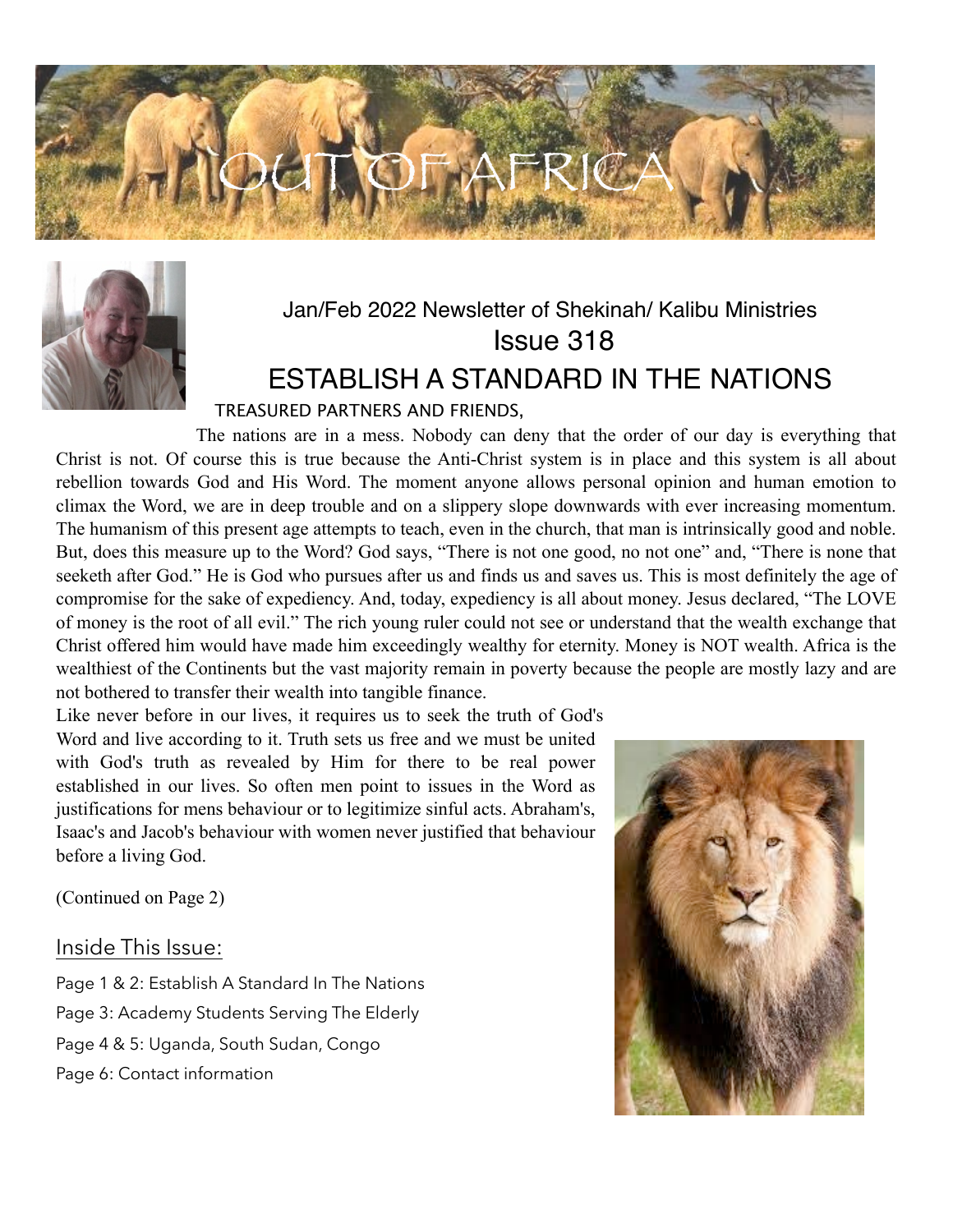# ESTABLISH A STANDARD IN THE NATIONS (CONT.)

To justify any of our behaviour based on what is recorded in the Word is meaningless if such behaviour was clearly sinful. God has always sought for righteousness amongst men. If righteousness exalts a nation then it clearly exalts individuals. God is seriously looking for a righteous people who will establish a standard in the nations and present Jesus as the victorious, overcoming conqueror.

We are gearing up for the greatest event in the history of mankind since Adam and it is the coming of Jesus to claim His Bride. I cannot emphasize enough that this grand plan involves me, it involves you. When it will seem that the Anti-Christ has won and the whole world is under his sway then there will appear a rattling, a shaking a massive overturning of the entire universe as Jesus breaks all barriers and appears as He begins His great march towards Jerusalem. Who would have ever believed even five years ago that the vast majority of men would have been so deceived and seduced that they would have taken the vaccine? The consequences of these moves are positively evil. Our focus, however must be on the glory of the King. It is so easy to get caught up into all the negative but there is but one King and our whole attention must be towards Him.

Like never before it is our responsibility to worship and adore Him who saved me for His delight and glory. No matter how bleak the circumstances are there is nothing and nobody that can prevent us from worshipping and adoring Him. This is our greatest mandate from the Lord and will provide us our greatest rewards. I have been training our worship team at the Academy. They came to me as six individual musicians simply wanting to play music. They knew nothing of worship and the first thing they had to experience was discipline and order. Two years down the line now, the Holy Spirit has molded them into a team that operates as one. They are now focused on one thing and that is the glory of the Lord. Gone is the competitiveness and selfishness and jealousy. They have become BEAUTIFUL MEN in character, in sacrifice and above all, in love. They are so adorable that one simply wants to spend time with them. As I gaze upon them, they bring tears to my eyes. There is such an aura and presence of God over them and in them that it simply melts the heart. I never see them irritated with each other or sass each other. They have issues indeed but their love for God and consequently each other relegates their issues into nothingness. They are so willing and accommodating in every area of their lives that it is simply beautiful and it is Jesus. These are the kind of men that it is an honour to wash their feet. This is the truth of God's Word in living reality, "By this shall all men know that ye are my disciples if you have love one to another." This is what the world needs to see and experience. This is the Christ nature that will change the hearts of men and it all comes out of worship. As soon as we drift away from worship our fellowship and relationship becomes mechanical instead of infused with life.

### BOOKS BY MICHAEL HOWARD







Pastor Howard has authored 22 books on important and relevant topics for the Body of Christ today. Check the website or email for a list of his current books.

[www.shekinahministryusa.org](http://www.shekinahministryusa.org) email: [shekmin@aol.com](mailto:shekmin@aol.com)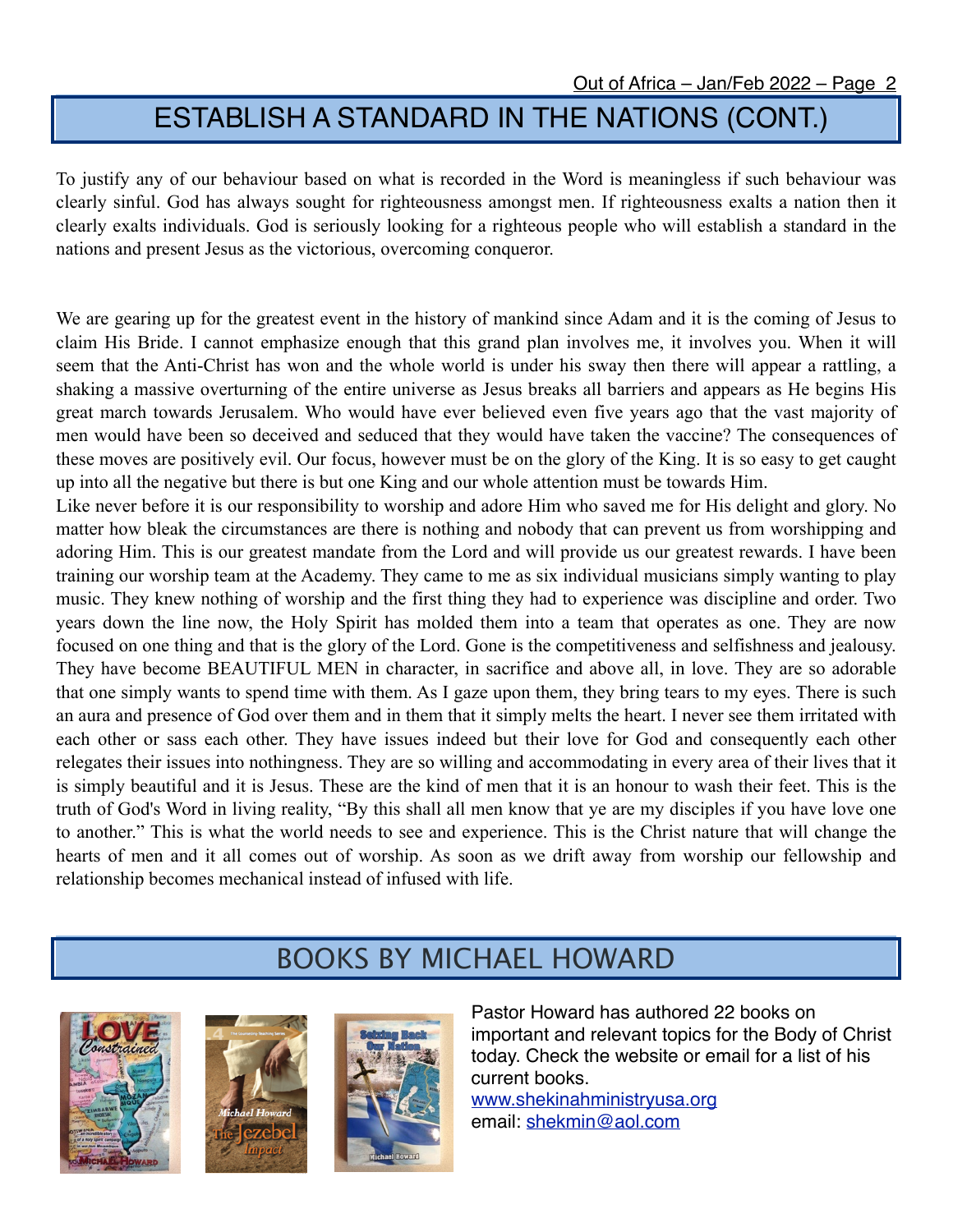### **ACADEMY STUDENTS SERVING THE ELDERLY**



 The High School students at Kalibu Academy continue making their weekly visits to the elderly in the many villages that surround the Elderly Clinic. Since the drought and now the massive flooding that is afecting so many areas in Malawi, these visits hold special significance. It is so encouraging for these grandmas and grandpas to know someone cares.

Every Sunday the ministry teams of students bring their smiles, encouraging words and a hot meal to the elderly in that village. Even parcels of foodstufs are being delivered to help those in need.

 The kids learn how to minister, as they bring a message from the Bible, pray for the sick and minister hope.

The offerings raised at the Saturday night church service goes to buy medical supplies and food for the elderly. What an amazing opportunity for the kids to learn social responsibility and for the elderly to be blessed.



# AFRICA MISSION TRIP- JUNE/JULY 2022

 Registration for the Mission Trip to Africa is open. Trips to Malawi and Uganda are in the planning phase. The trip is open for those who would like to minister in the villages, attend a Pastor's Conference and see the many aspects of the ministry work in Malawi. A group will also visit the Bidibid Refugee Camp in Uganda. The trip is 2-6 weeks duration. Contact us for details. This is an amazing opportunity!

Email: [shekmin@aol.com](mailto:shekmin@aol.com) or telephone 567-286-0105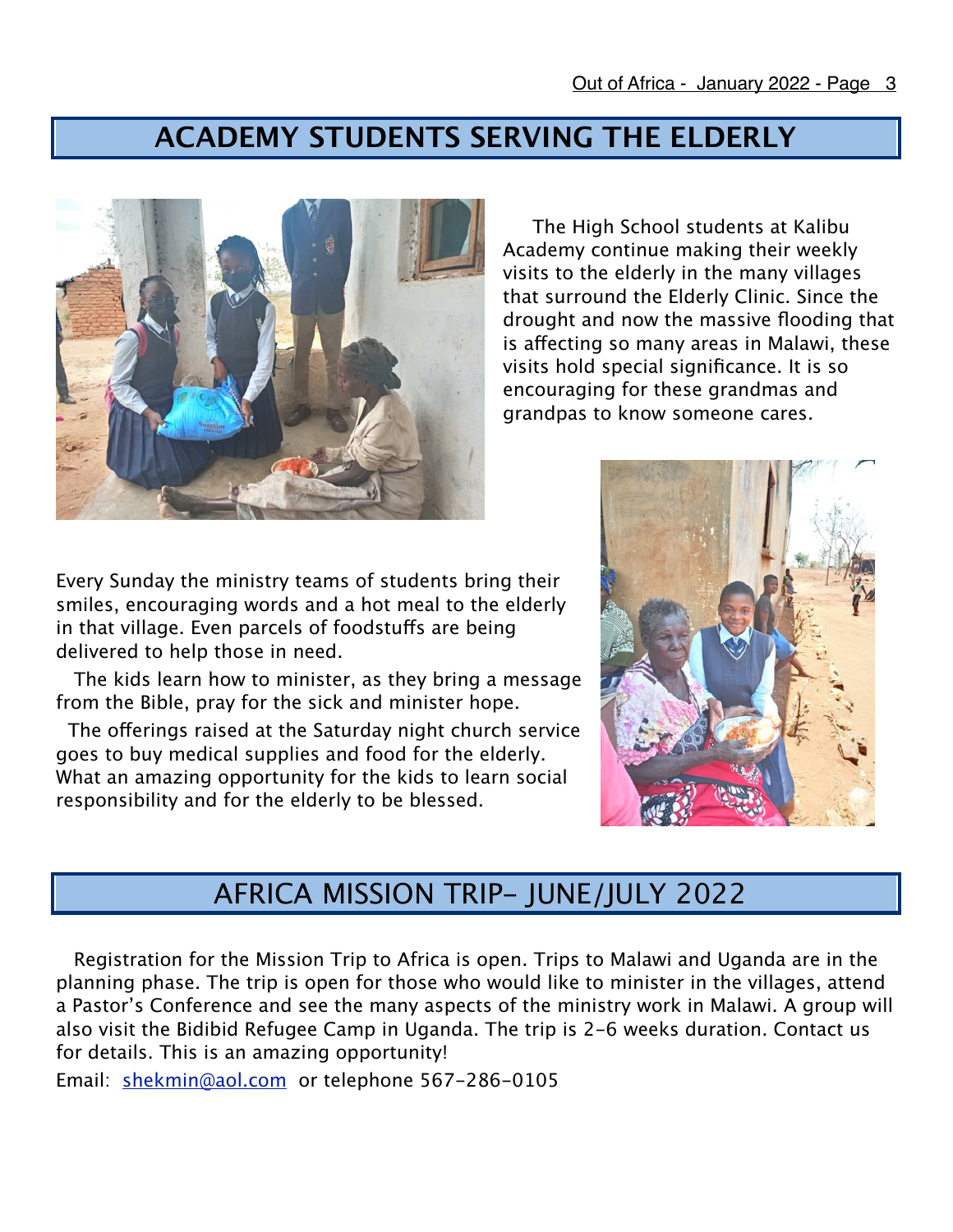# UGANDA, SOUTH SUDAN, CONGO



#### REPORT FROM UGANDA

 There have been many challenges in Uganda and in Bidibidi Refugee camp. A few months ago another lockdown was in place so there were no church services or gatherings above 20 people. We were blessed to form home groups among the church members which met every Sunday and for the midweek service. We met to pray, hear God's Word, encourage and minister to one another. In many ways this was a blessing in that the young people in the congregation were able to more easily exercise their spiritual gifts in the home groups. Holy Communion is celebrated every Sunday as well.

 Kalibu Ministries has a good relationship with the Alpha Farmers group, a Ugandan farm co-op situated near Bidibidi Camp. They invited me to preach the Word of God every Sunday to the group. The challenge was that they do not have Bibles to read. Many of these farmers are Christians who live among Moslems, who are the majority in Yumbe District where the Camp is situated.

God is continuing to bless the growth of the work in Kalibu Ministries in the many Districts

. In Zone II called Yoyo, Pastor Simon Abe is undertaking construction of a church building. He is meeting many challenges. Please pray for them there.

In the church at Adjumane Pastor William is being used by God in a powerful way. God is working many miracles among the community and Pastor William is under persecution as some people try to come against the work of God. But, the church is experiencing much growth there.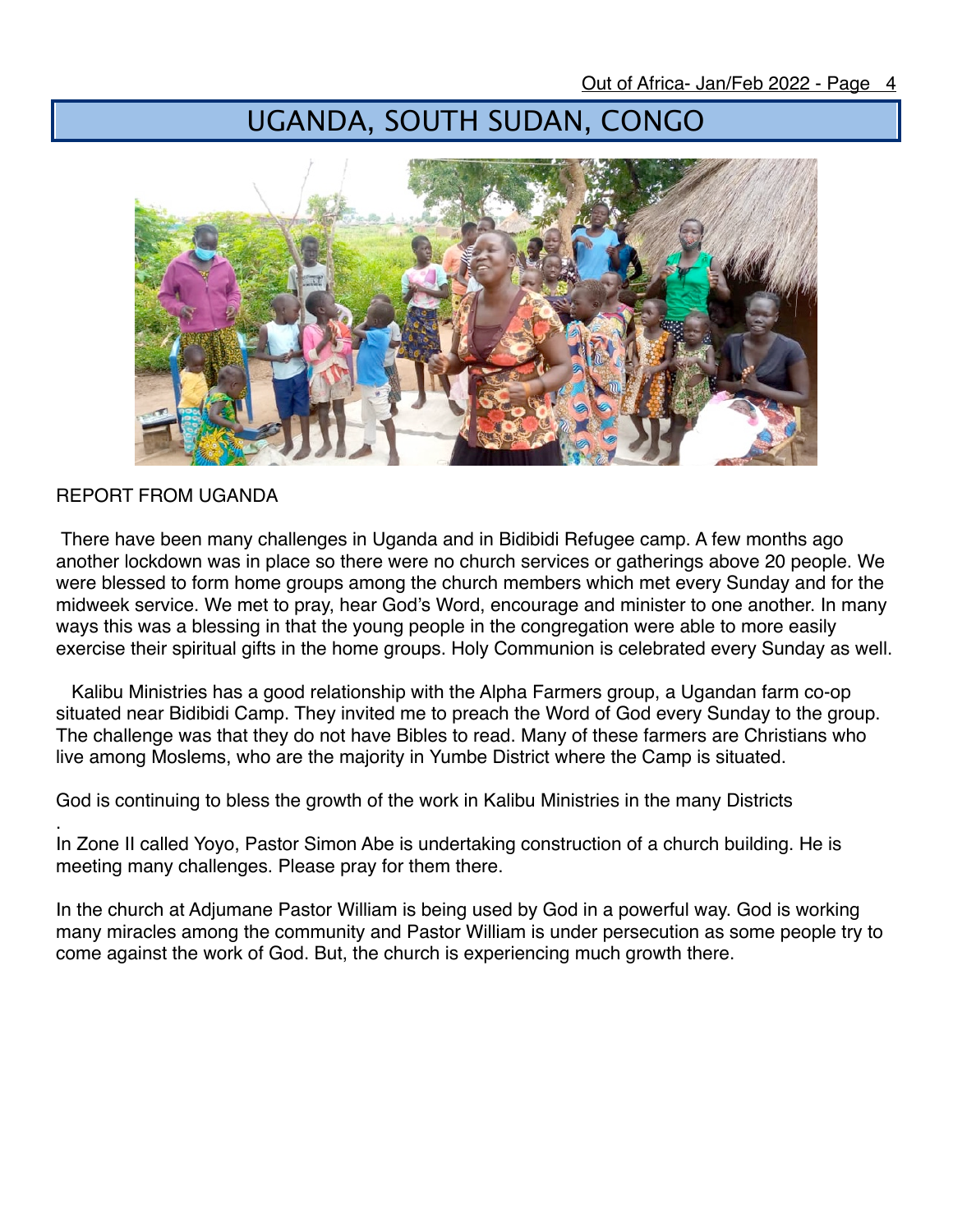# UGANDA, SOUTH SUDAN, CONGO (Cont.)

#### KALIBU MINISTRY IN SOUTH SUDAN

 When Kalibu Ministries Headquarters in Blantyre Malawi hosted the Leaders conference, Pastors Elias, Pastor Charles and Pastor Alson were able to attend. These leaders were part of the early work of Kalibu in Sudan before the South got their Independence. Now they are working in war-torn South Sudan to help build the work and establish churches. Pray for these Pastors who are working in dangerous and extremely difficult circumstances.

#### KALIBU MINISTRY IN THE REPUBLIC OF CONGO

God is so faithful that the church in D.R. Congo is doing so well by His grace. Pastor Samuel has been recovering from illness.

In Yambio located in the Western Equatorial state in South Sudan and Congo the fellowship that started in June 2021 has now secured land to construct their church.

The Kalibu Ministry work in Soroti has expanded in many ways and is implementing discipleship ministry and many outreaches into the community. There are Home Cell Meetings on Sunday and mid-week services, women's meetings, hospital visitations to pray for the sick, programs for church construction and more.

God is doing much among His people in these difficult times, and we are so excited to see what He is doing and how the work is really growing in all areas.

Continue to keep us all in your prayers.

God Bless, Pastor Jeremiah Bidibidi Refugee Camp